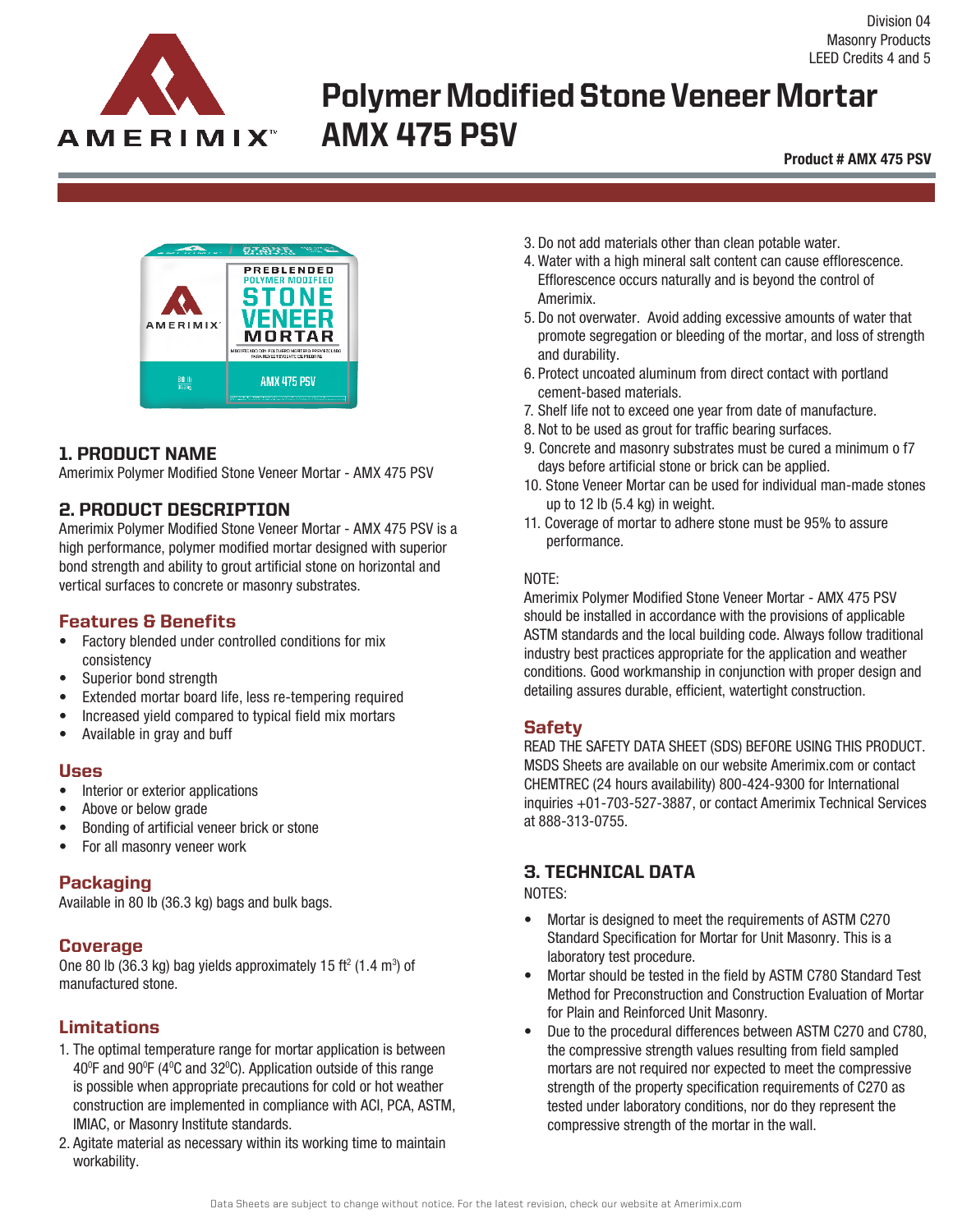# Applicable Standards

#### **American Concrete Institute (ACI)**

• ACI 530.1 Specification for Masonry Structures

#### **ASTM International (ASTM)**

- ASTM C91 Standard Specification for Masonry Cement
- ASTM C150 Standard Specification for Portland Cement
- ASTM C270 Standard Specification for Mortar for Unit Masonry
- ASTM C897 Standard Specification for Aggregate for Job-Mixed Portland Cement Based Plaster
- ASTM C926 Standard Specification for Application of Portland Cement Based Plaster
- ASTM C1063 Standard Specification for Installation of Lathing and Furring to Receive Interior and Exterior Portland Cement Based Plaster
- ASTM D4258 Surface Cleaning Concrete for Coating
- ASTM D4259 Abrading Concrete
- ASTM D4260 Acid Etching Concrete

#### **International Masonry Industry All-Weather Council (IMIAC)**

- Recommended Practices and Guide Specifications for Cold Weather Masonry Construction
- Recommended Practices and Guide Specifications for Hot Weather Masonry Construction

#### **National Concrete Masonry Association (NCMA)**

- NCMA TEK Bulletin #8-2A Removal of Stains from Concrete Masonry
- NCMA TEK Bulletin #8-3A Control and Removal of Efflorescence

#### **Sustainability**

Amerimix products generally qualify for LEED Materials and Resources credits for Recycled Materials and Regional Materials. Visit amerimix.com or contact Technical Services for additional information regarding LEED qualifications for your specific product application and project location.

#### 4. INSTALLATION Preparation

- Remove all loose particles, dirt, dust, or any foreign materials that would inhibit proper bond to brick, block, stone or masonry substrate.
- All surfaces to receive the Stone Veneer Mortar are to be hard, dry, sound and able to support the brick or stone.
- Certain conditions may require the substrate to be SSD (saturated surface dry) conditioned such as dry windy climates, porous substrates, or high temperatures.

## Job Mock Ups

Amerimix requires that when Amerimix Polymer Modified Stone Veneer Mortar - AMX 475 PSV is used in any application or as part of any system that includes other manufacturers' products, the contractor and/or design professional shall test all the system components collectively for compatibility, performance and long-term intended use in accordance with pertinent and accepted industry standards prior to any construction. Written documentation of the test performed shall be satisfactory to the design professional and contractor. Test results must include the means and methods of application, products used, project-specific conditions being addressed, and standardized tests performed for each proposed system or variation. Approved mock ups or sample panels should be retained until completion of the project.

## Mixing

- 1. Use of a mechanical mixer will help ensure a more uniform mix.
- 2. Use approximately 1.5 gal (5.7 L) of clean potable water per 80 lb (36.3 kg) bag. Pour approximately 3/4 of the required amount
- into the mixer. 3. With the mixer running, add bags of dry mortar and mix thoroughly.
- 4. Add additional water in small amounts as necessary to achieve optimum consistency and workability. Mix for a minimum of 5 minutes, adding enough of the remaining water to achieve a fluid workable consistency. Caution: Adding too much water will reduce strength.
- 5. Let mix stand for 2 minutes to enable the absorption of water and re-mix.
- 6. Mortar should always be mixed to a firm, moist consistency. A mix that is too dry and crumbly will not provide the proper bond. AVOID A SOUPY MIX. Mortar that is too wet will be weak and will not provide an adequate bond to the substrate.
- 7. Addition of cold water at high temperatures or warm water at low temperatures will aid in adjusting the set time.

## Placement

- 1. Determine the amount of stone needed by measuring the length x the height for walls or length x width for horizontal surfaces to find the square footage of the area to be covered.
- 2. Trowel a thin layer of mortar on the substrate. Apply a thick layer of mortar to the back of each stone.
- 3. When installing large stone on a vertical surface, apply a thick ring of mortar around the back of each stone, leaving a void in the center to create a vacuum as you press the stone into place. Start at the bottom of the wall and brace each stone as you go up.
- 4. Allow the mortar to squeeze out around the stone's edges. In wall applications, place temporary shims if needed between the stones until the mortar sets to maintain even spacing between the stone.
- 5. After placing the stone and the mortar has set to thumbprint hard (about 1 hour), remove the shims. Use a grout bag or pointing trowel to fill in the joints where additional mortar is needed.
- 6. Use a metal jointing tool, compact and seal edges around the stone and rake out excess mortar.
- 7. Brush loose mortar from the surface and joints to clean stones.

#### Performance Recommendations

- 1. Only water lost to evaporation should be replaced by re-tempering, not water lost to hydration. The re-tempering of mortar will alter color and appearance of the mortar joint and may also reduce bond and compressive strength.
- 2. Concave tooling of joints should be performed when mortar joint is thumbprint hard. For consistency of finish and color, joints should be struck with consistent timing, avoiding early or late tooling.

## **Curing**

Under conditions of temperatures  $>$ 80 $\mathrm{^0F}$  (27 $\mathrm{^0C}$ ) low humidity and wind, loss of surface water occurs quickly. Fog spray as needed, depending upon conditions. Protect from rain and freezing for 24 hours.

## Cleaning

Use water to clean all tools immediately after use. Dried material must be mechanically removed. For cleaning mortar joints, use the least aggresssive solvent required to accomplish the task. Only clean potable water should be used in the cleaning process.